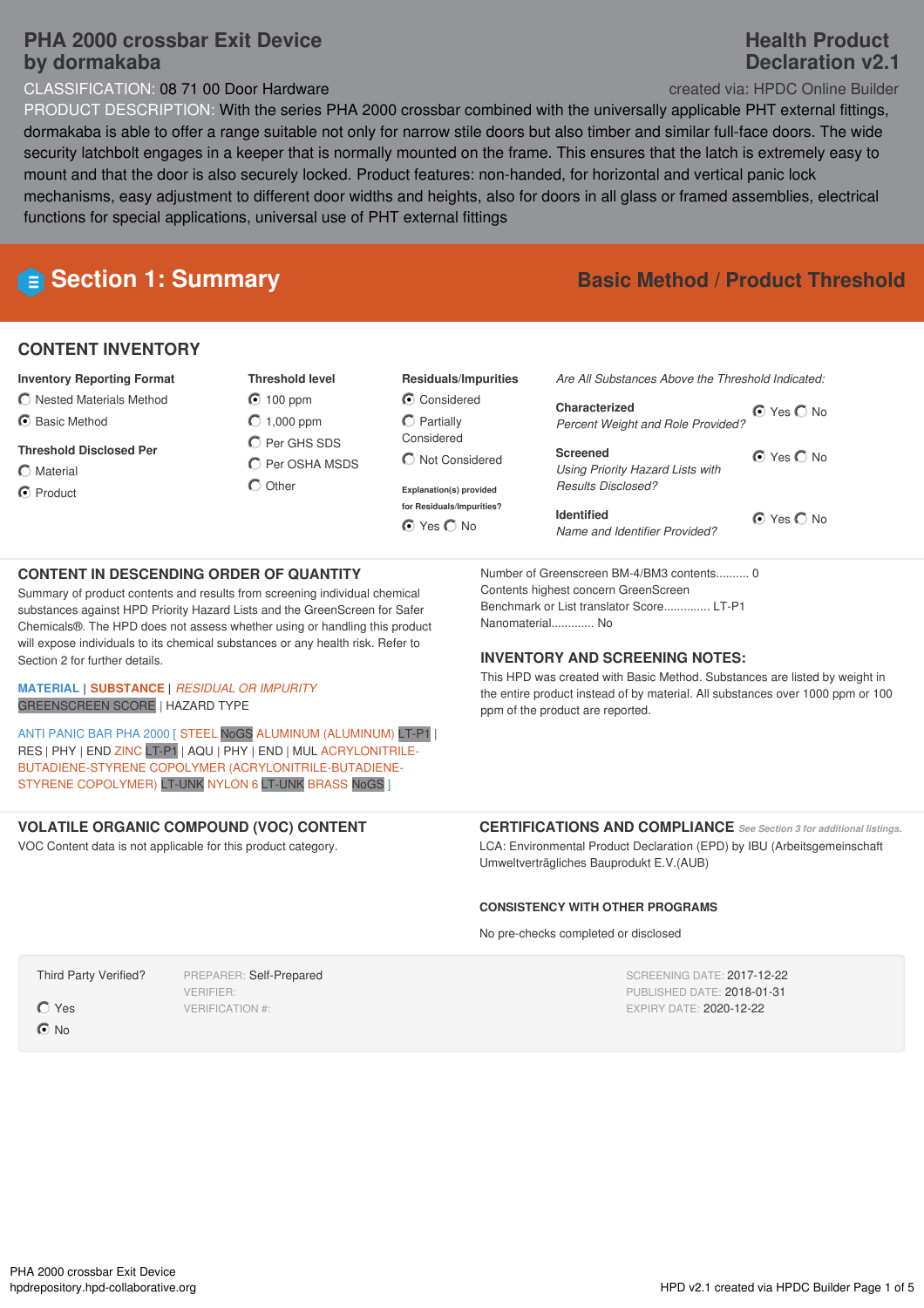This section lists contents in a product based on specific threshold(s) and reports detailed health information including hazards. This HPD uses the inventory method *indicated above, which is one of three possible methods:*

- *Basic Inventory method with Product-level threshold.*
- *Nested Material Inventory method with Product-level threshold*
- *Nested Material Inventory method with individual Material-level thresholds*

Definitions and requirements for the three inventory methods and requirements for each data field can be found in the HPD Open Standard version 2.1, available on the *HPDC website at: www.hpd-collaborative.org/hpd-2-1-standard*

## **ANTI PANIC BAR PHA 2000**

PRODUCT THRESHOLD: 100 ppm RESIDUALS AND IMPURITIES CONSIDERED: Yes

RESIDUALS AND IMPURITIES NOTES: No residuals or impurities are expected in these materials at or above the inventory threshold.

OTHER PRODUCT NOTES: -

| <b>STEEL</b>             |                                         |                            |                 |                       | ID: 12597-69-2 |
|--------------------------|-----------------------------------------|----------------------------|-----------------|-----------------------|----------------|
| $\%$ : 36.8100 - 77.0100 | <b>GS: NoGS</b>                         | RC: Both                   | NANO: <b>No</b> | ROLE: <b>Crossbar</b> |                |
| <b>HAZARDS:</b>          |                                         | AGENCY(IES) WITH WARNINGS: |                 |                       |                |
| None Found               | No warnings found on HPD Priority lists |                            |                 |                       |                |
|                          |                                         |                            |                 |                       |                |

SUBSTANCE NOTES: .

| <b>ALUMINUM (ALUMINUM)</b> |                                              |         |                                      | ID: 7429-90-5                                               |  |
|----------------------------|----------------------------------------------|---------|--------------------------------------|-------------------------------------------------------------|--|
| %: 22.0300 - 25.8600       | GS: LT-P1                                    | RC: UNK | NANO: <b>No</b>                      | ROLE: <b>crossbar</b>                                       |  |
| <b>HAZARDS:</b>            | AGENCY(IES) WITH WARNINGS:                   |         |                                      |                                                             |  |
| <b>RESPIRATORY</b>         | AOEC - Asthmagens                            |         |                                      | Asthmagen (ARs) - sensitizer-induced - inhalable forms only |  |
| PHYSICAL HAZARD (REACTIVE) | EU - GHS (H-Statements)                      |         |                                      | H228 - Flammable solid                                      |  |
| PHYSICAL HAZARD (REACTIVE) | EU - GHS (H-Statements)                      |         |                                      | H250 - Catches fire spontaneously if exposed to air         |  |
| PHYSICAL HAZARD (REACTIVE) | EU - GHS (H-Statements)                      |         |                                      | H261 - In contact with water releases flammable gases       |  |
| <b>ENDOCRINE</b>           | <b>TEDX</b> - Potential Endocrine Disruptors |         | <b>Potential Endocrine Disruptor</b> |                                                             |  |
|                            |                                              |         |                                      |                                                             |  |

SUBSTANCE NOTES: -

| <b>ZINC</b>             |                            |         |          |                                       | ID: <b>7440-66-6</b> |
|-------------------------|----------------------------|---------|----------|---------------------------------------|----------------------|
| $\%$ : 0.0000 - 34.0300 | <b>GS: LT-P1</b>           | RC: UNK | NANO: No | ROLE: <b>crossbar</b>                 |                      |
| <b>HAZARDS:</b>         | AGENCY(IES) WITH WARNINGS: |         |          |                                       |                      |
| ACUTE AQUATIC           | EU - R-phrases             |         |          | R50 - Very Toxic to Aquatic Organisms |                      |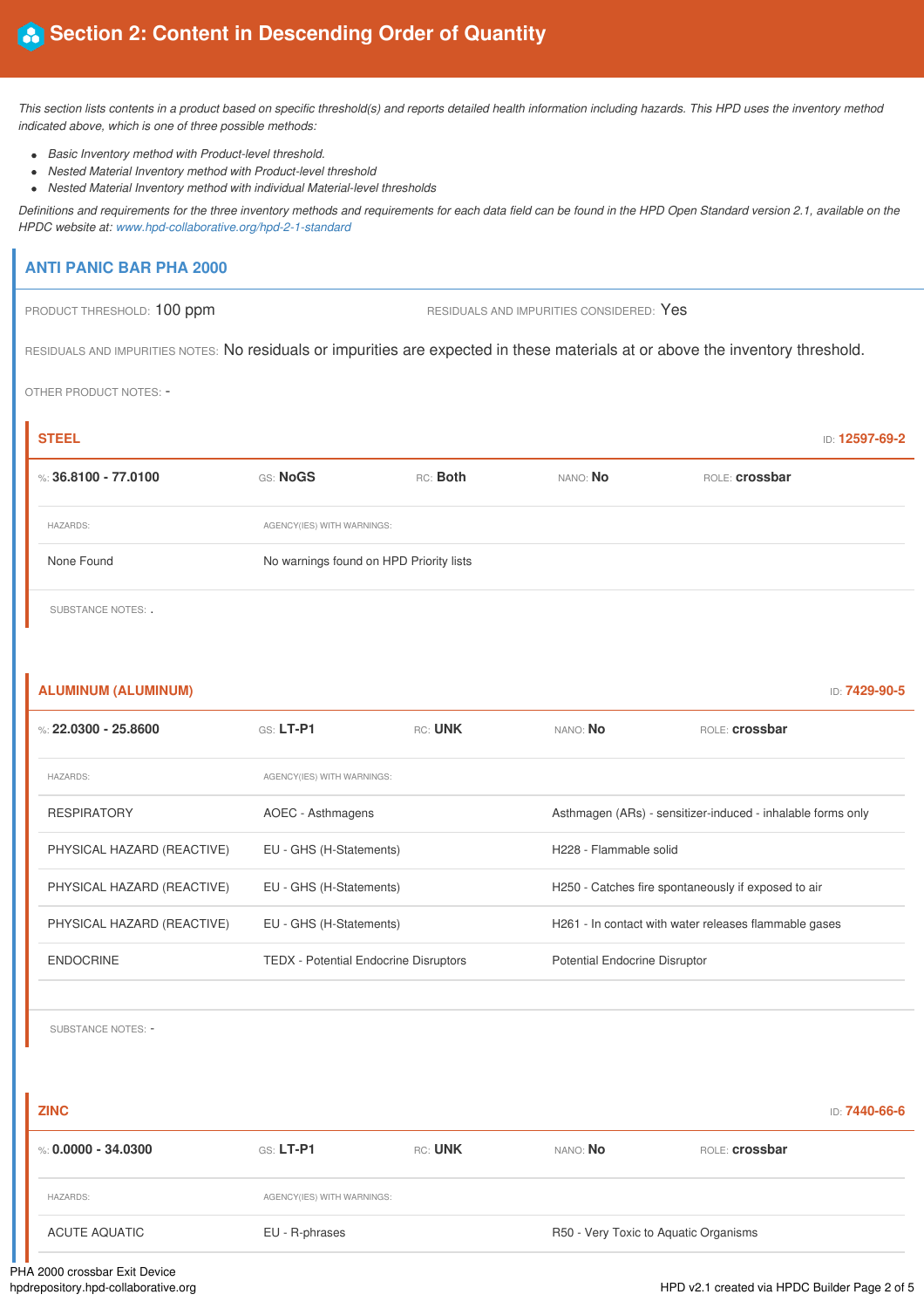| <b>ACUTE AQUATIC</b>       | EU - GHS (H-Statements)                      | H400 - Very toxic to aquatic life                                                       |
|----------------------------|----------------------------------------------|-----------------------------------------------------------------------------------------|
| CHRON AQUATIC              | EU - GHS (H-Statements)                      | H410 - Very toxic to aquatic life with long lasting effects                             |
| PHYSICAL HAZARD (REACTIVE) | EU - GHS (H-Statements)                      | H250 - Catches fire spontaneously if exposed to air                                     |
| PHYSICAL HAZARD (REACTIVE) | EU - GHS (H-Statements)                      | H260 - In contact with water releases flammable gases which<br>may ignite spontaneously |
| <b>ENDOCRINE</b>           | <b>TEDX</b> - Potential Endocrine Disruptors | <b>Potential Endocrine Disruptor</b>                                                    |
| <b>MULTIPLE</b>            | German FEA - Substances Hazardous to Waters  | Class 2 - Hazard to Waters                                                              |
|                            |                                              |                                                                                         |

SUBSTANCE NOTES: -

| ACRYLONITRILE-BUTADIENE-STYRENE COPOLYMER (ACRYLONITRILE-BUTADIENE-<br><b>STYRENE COPOLYMER)</b> |                                         |         |          |                       | ID: 9003-56-9  |
|--------------------------------------------------------------------------------------------------|-----------------------------------------|---------|----------|-----------------------|----------------|
| %: $0.0000 - 1.7700$                                                                             | GS: LT-UNK                              |         | RC: UNK  | NANO: No              | ROLE: crossbar |
| <b>HAZARDS:</b>                                                                                  | AGENCY(IES) WITH WARNINGS:              |         |          |                       |                |
| None Found                                                                                       | No warnings found on HPD Priority lists |         |          |                       |                |
| SUBSTANCE NOTES: -                                                                               |                                         |         |          |                       |                |
|                                                                                                  |                                         |         |          |                       |                |
| <b>NYLON 6</b>                                                                                   |                                         |         |          |                       | ID: 25038-54-4 |
| %: $0.0000 - 1.5300$                                                                             | GS: LT-UNK                              | RC: UNK | NANO: No | ROLE: <b>Crossbar</b> |                |
| <b>HAZARDS:</b>                                                                                  | AGENCY(IES) WITH WARNINGS:              |         |          |                       |                |
| None Found                                                                                       | No warnings found on HPD Priority lists |         |          |                       |                |
| SUBSTANCE NOTES: -                                                                               |                                         |         |          |                       |                |
|                                                                                                  |                                         |         |          |                       |                |
| <b>BRASS</b>                                                                                     |                                         |         |          |                       | ID: 12597-71-6 |

| %: 0.0000 - 0.8800 | GS: NoGS                                | RC: UNK | NANO: <b>No</b> | ROLE: <b>crossbar</b> |  |
|--------------------|-----------------------------------------|---------|-----------------|-----------------------|--|
| <b>HAZARDS:</b>    | AGENCY(IES) WITH WARNINGS:              |         |                 |                       |  |
| None Found         | No warnings found on HPD Priority lists |         |                 |                       |  |

SUBSTANCE NOTES: -

# **Section 3: Certifications and Compliance**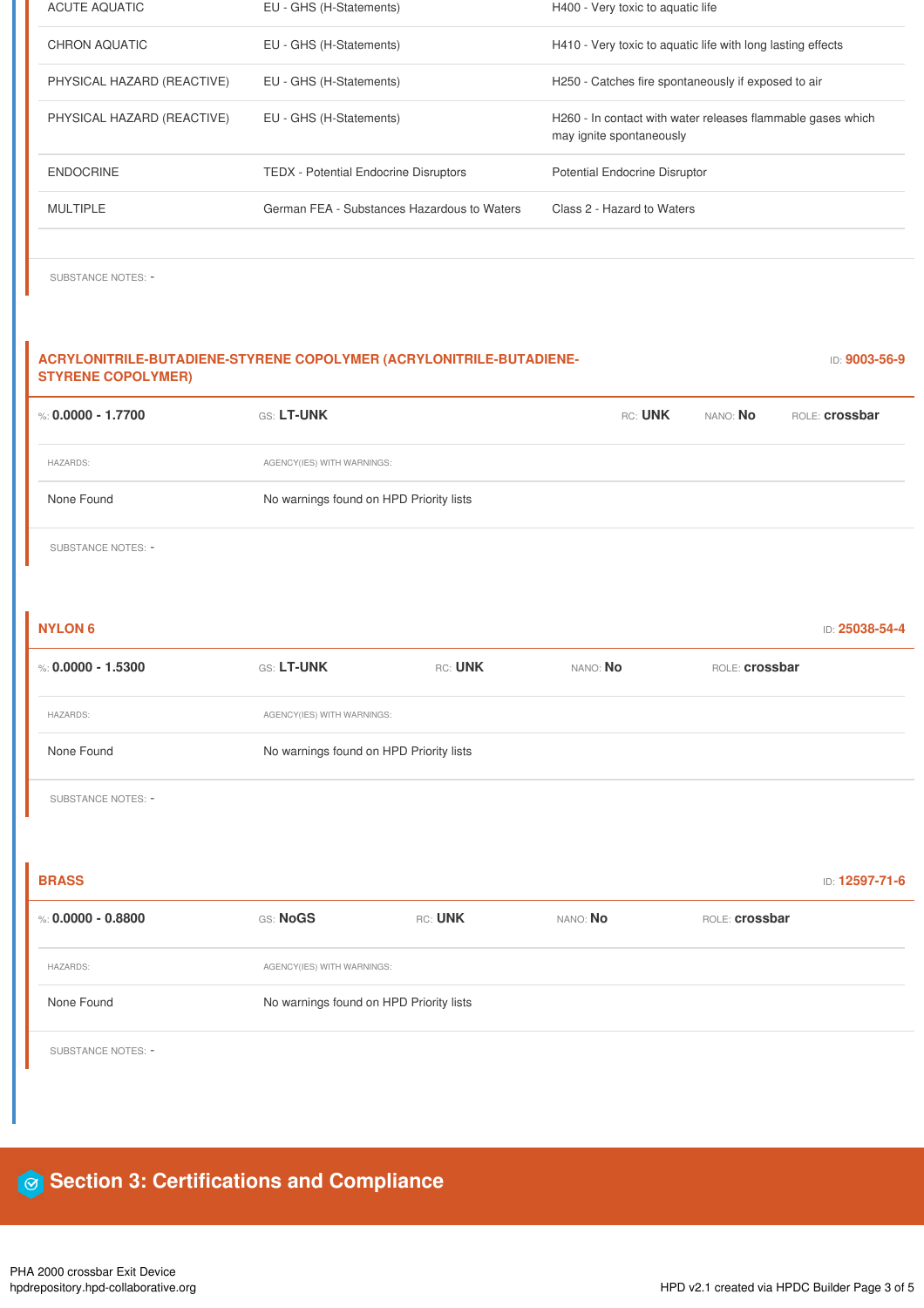This section lists applicable certification and standards compliance information for VOC emissions and VOC content. Other types of *health or environmental performance testing or certifications completed for the product may be provided.*

| <b>LCA</b>                                                                                                                             | Environmental Product Declaration (EPD) by IBU (Arbeitsgemeinschaft<br>Umweltverträgliches Bauprodukt E.V.(AUB) |                             |                                                     |  |
|----------------------------------------------------------------------------------------------------------------------------------------|-----------------------------------------------------------------------------------------------------------------|-----------------------------|-----------------------------------------------------|--|
| CERTIFYING PARTY: Third Party<br>APPLICABLE FACILITIES: Europe<br><b>CERTIFICATE URL:</b><br>http://www.fvsb.de/dwnld/pub/epd/EPD-ARG- | ISSUE DATE: $2016-09-$<br>14                                                                                    | EXPIRY DATE: 2021-<br>09-13 | CERTIFIER OR LAB: Institut Bauen<br>und Umwelt e.V. |  |
| 20160191-IBG1-EN_Panic_exit_devices.pdf                                                                                                |                                                                                                                 |                             |                                                     |  |

CERTIFICATION AND COMPLIANCE NOTES

# **Section 4: Accessories**

This section lists related products or materials that the manufacturer requires or recommends for installation (such as adhesives or fasteners), maintenance, cleaning, or operations. For information relating to the contents of these related products, refer to their *applicable Health Product Declarations, if available.*

No accessories are required for this product.

# **Section 5: General Notes**

Dorma and Kaba become dormakaba - a smart step for smart access solutions. We offer products, solutions and services for secure access to buildings and rooms - now all from a single source. With more than 150 years of experience, we stand for security, sustainability and reliability. For more information, please go to: www.dormakaba.com. The information contained in this HPD is to be used only as a voluntary information on our products. dormakaba makes no representation or warranty as to the completeness or accuracy of the information contained herein. The products and specifications set forth in this HPD are subject to change without notice and dormakaba disclaims any and all liability for such changes. The information contained herein is provided without warranties of any kind, either express or implied, and dormakaba disclaims any and all liability for typographical, printing, or production errors or changes affecting the specifications contained herein. dormakaba DISCLAIMS ALL WARRANTIES, EXPRESS OR IMPLIED, INCLUDING, BUT NOT LIMITED TO, THE IMPLIED WARRANTIES OF MERCHANTABILITY AND FITNESS FOR A PARTICULAR PURPOSE. IN NO EVENT WILL dormakaba BE LIABLE FOR ANY INCIDENTAL, INDIRECT OR CONSEQUENTIAL DAMAGES ARISING FROM THE SALE OR USE OF ANY PRODUCT. All sales of products shall be subject to dormakaba's applicable General Terms and Conditions, a copy of which will be provided by your local dormakaba organisation upon request.

# **Section 6: References**

## **MANUFACTURER INFORMATION**

MANUFACTURER: **dormakaba** ADDRESS: **Hofwisenstrasse 24 Rümlang Kanton Zurich ZH 8153 , Switzerland** WEBSITE: **http://www.dormakaba.com**

CONTACT NAME: **Lea Kullmann** TITLE: **Manager Sustainable Projects** PHONE: **+41 44 818 91 11** EMAIL: **sustainability@dormakaba.com**

PHA 2000 crossbar Exit Device